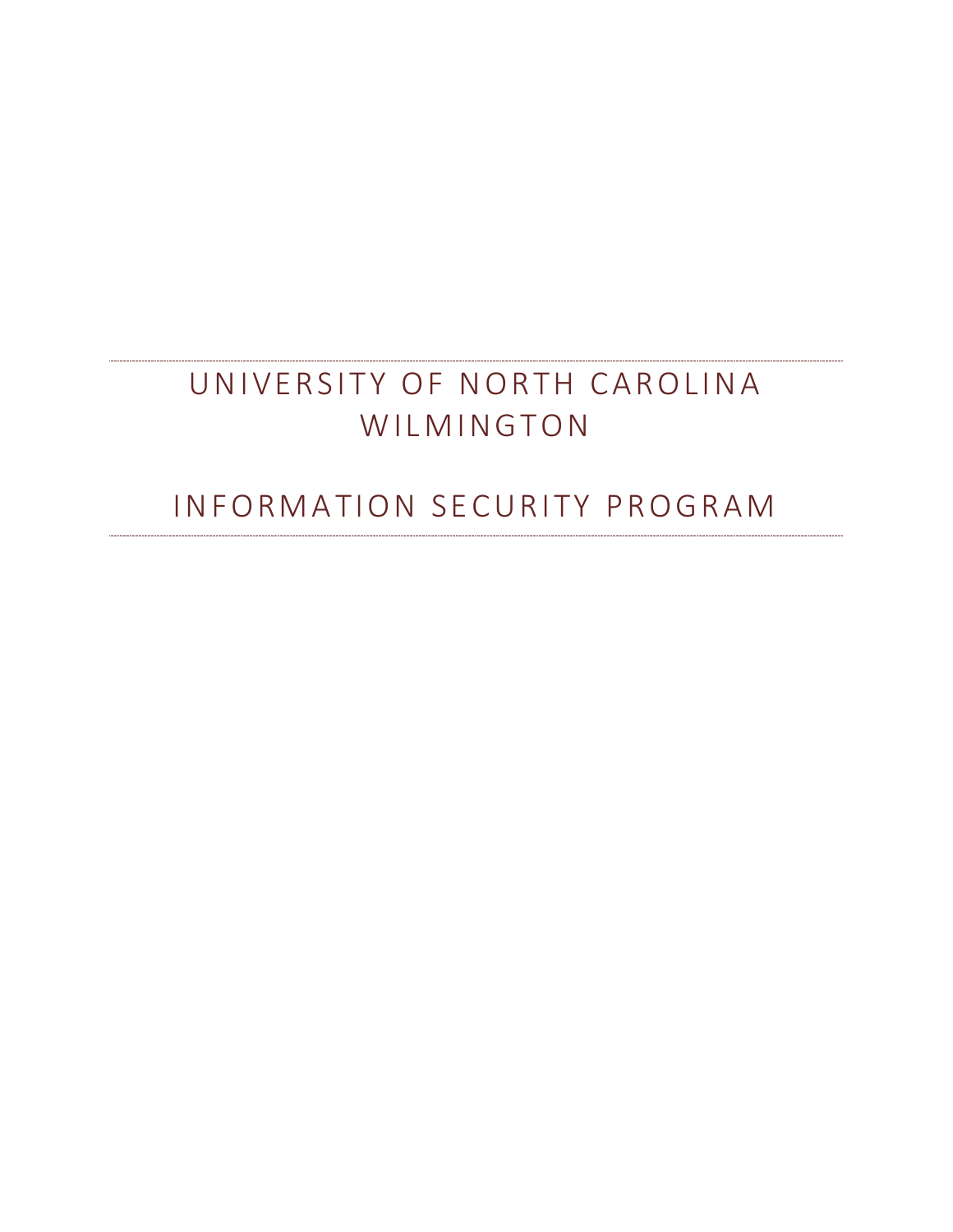## **CONTENTS**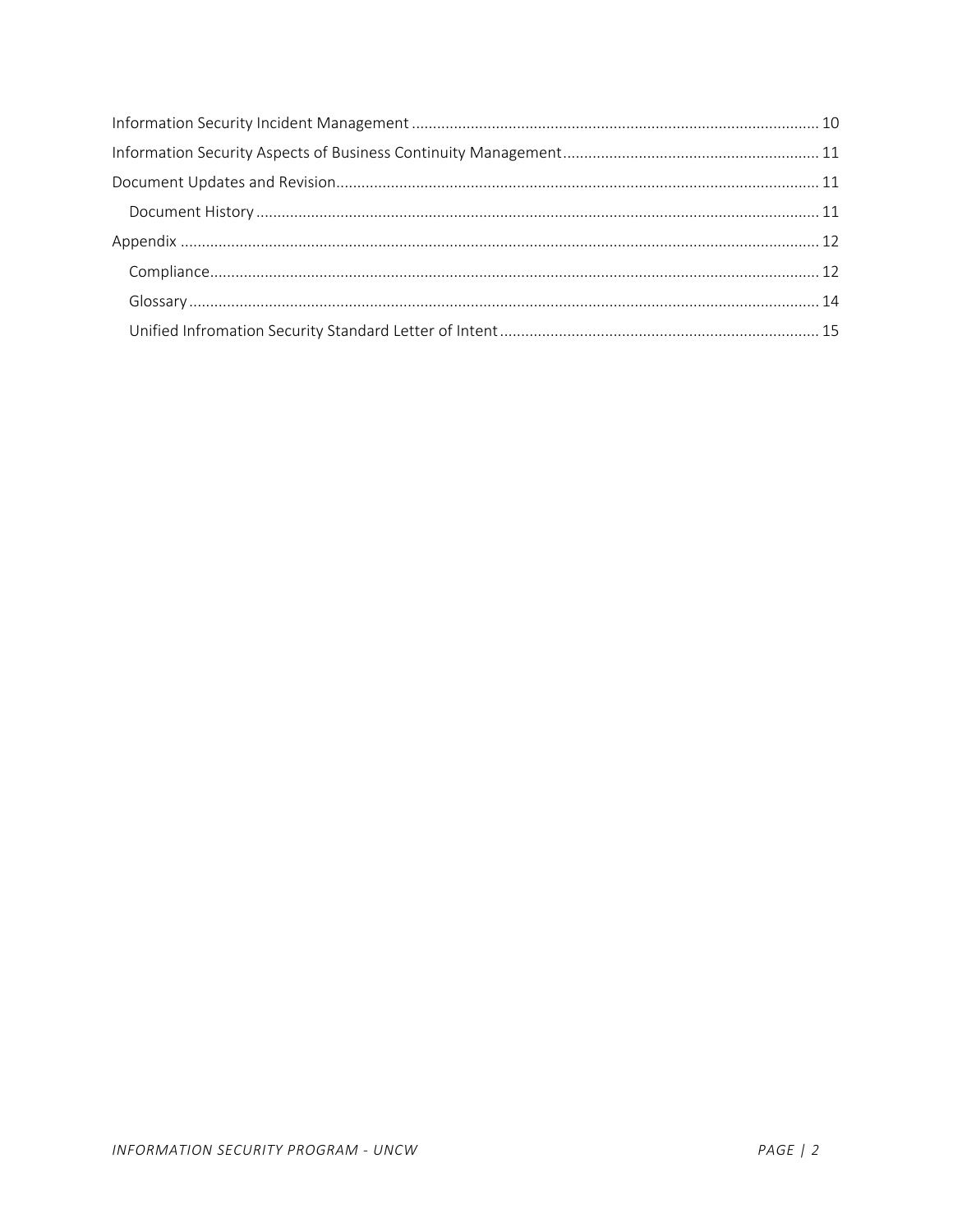## EXECUTIVE SUMMARY

<span id="page-3-0"></span>*"Cyber security is the strategic, mission focused, and risk optimized management of information technology and systems which maximizes confidentiality integrity and availability using a balanced mix of technology, policy, and people while perennially improving over time." [1](#page-3-3)*

Our students, faculty, staff, donors, and affiliates entrust the confidentiality, integrity, and availability of their sensitive information to our protection. We are resolute in pursuit of these objectives. We are guided by policy and law, be it federal, state, local, or University to leverage all reasonable and appropriate controls in the protection of the sensitive information in our care.

The Office of Information Security (OIS) seeks every avenue to foster the growth and development of security awareness and skills throughout the campus and community. The OIS commits itself to the effective protection of the confidentiality, integrity, and availability of information and information systems of UNCW. We strive to make everyone at UNCW a responsible steward of the institution's data.

The creation, preservation and exchange of information is an intrinsic part of the University's teaching, scholarship, and administrative operations. Increasingly information is processed, handled, or stored in an electronic form. The growing availability of digital information offers opportunities to improve our collaborations, and work in new ways. Unfortunately, it also presents us with new threats. The very technologies we use to gather, share, and analyze information also make our institution vulnerable to varied and continually evolving information security risks.

#### PURPOSE

<span id="page-3-1"></span>The purpose of the Information Security Program is to clearly state the University's posture towards the protection of its data and information assets. The comprehensive program provides the objectives and requirements for the implementation and maintenance of effective security at UNCW. This program is also in accordance with North Carolina General Statute § 58-39-145 and 16 CFR § 314.3 - Standards for safeguarding customer information of the Gramm-Leach-Bliley Act ("GLBA").

#### SCOPE

<span id="page-3-2"></span>All University Data, regardless of form or the environment where the data reside, is within scope of this plan. This includes storage on central servers, college or departmental mini-computers, printers, data servers, individual personal computers, mobile devices, vendor systems, and data residing in any other medium, including paper. The Information Security Program also applies to all faculty, staff, students, vendors, affiliated entities, and any person with access to University Data regardless of form or format.

This program outlines the responsibilities of all UNCW organizational units, departments, and individuals. Though the Office of Information Security leads the effort in securing our data and systems, security planning and execution can only be successful through collaboration and combined effort.

<span id="page-3-3"></span><sup>1</sup> Hasib, M. (Third Edition, 2015). *Cybersecurity Leadership*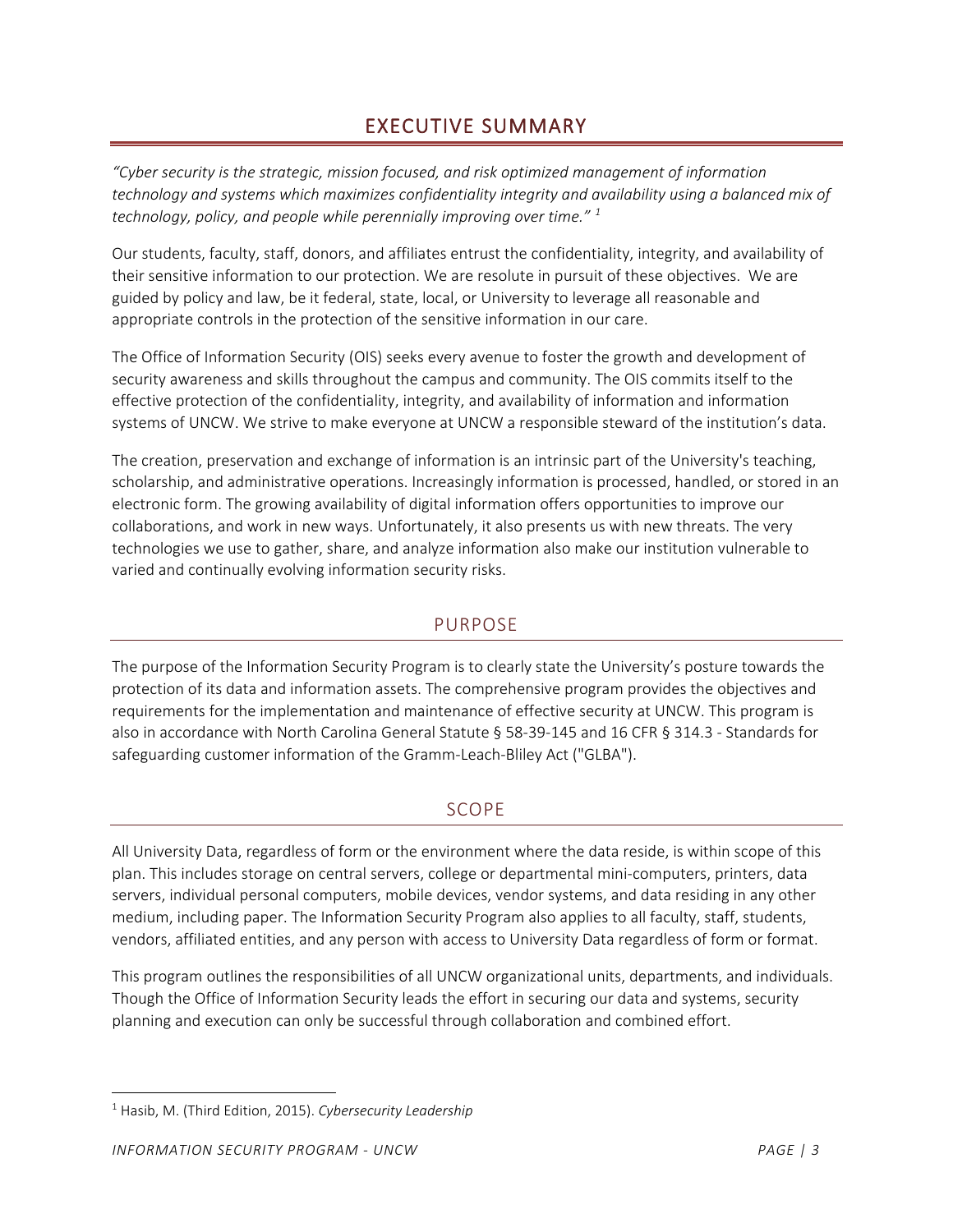## **MISSION**

<span id="page-4-0"></span>The Office of Information Security supports university success through coordinating campus-wide security services and offering guidance to help safeguard the confidentiality, integrity, availability, and assurance of the institution's information systems and resources.

Measurement of effectiveness is delivered through three primary responsibilities<sup>[2](#page-4-3)</sup>:

- Identification of cyber risk within the context of business priorities and value
- Seamless integration of cybersecurity activities within the fabric of business activities
- <span id="page-4-1"></span>• Leadership and effective response in the event of a cyber crisis

## **STRATEGY**

The Office of Information Security implements balanced security through a principled and measured approach to reducing information security risk while championing a sustainable and effective security culture in the campus community.

We define our general approach to security sustainment and improvement that can be applied to any system, from an individual practice or control up to a full-blown information security architecture and management system, through a Plan Do Check Act process that delivers continual improvement to our security posture.

Plan – Risk identification, assessment, and treatment identification **PLAN** DO Do – Treatment implementation and operation Check – Risk Review and monitoring Continuous Act – Corrective and preventative Improvement actions **CHECK ACT** 

## INFORMATION SECURITY COMPLIANCE PROGRAM

<span id="page-4-3"></span><span id="page-4-2"></span><sup>2</sup> Thomas J. Parenty, J. J. (n.d.). A Leaders's Guide to Cybersecurity. 2019: Harvard Business Review Press.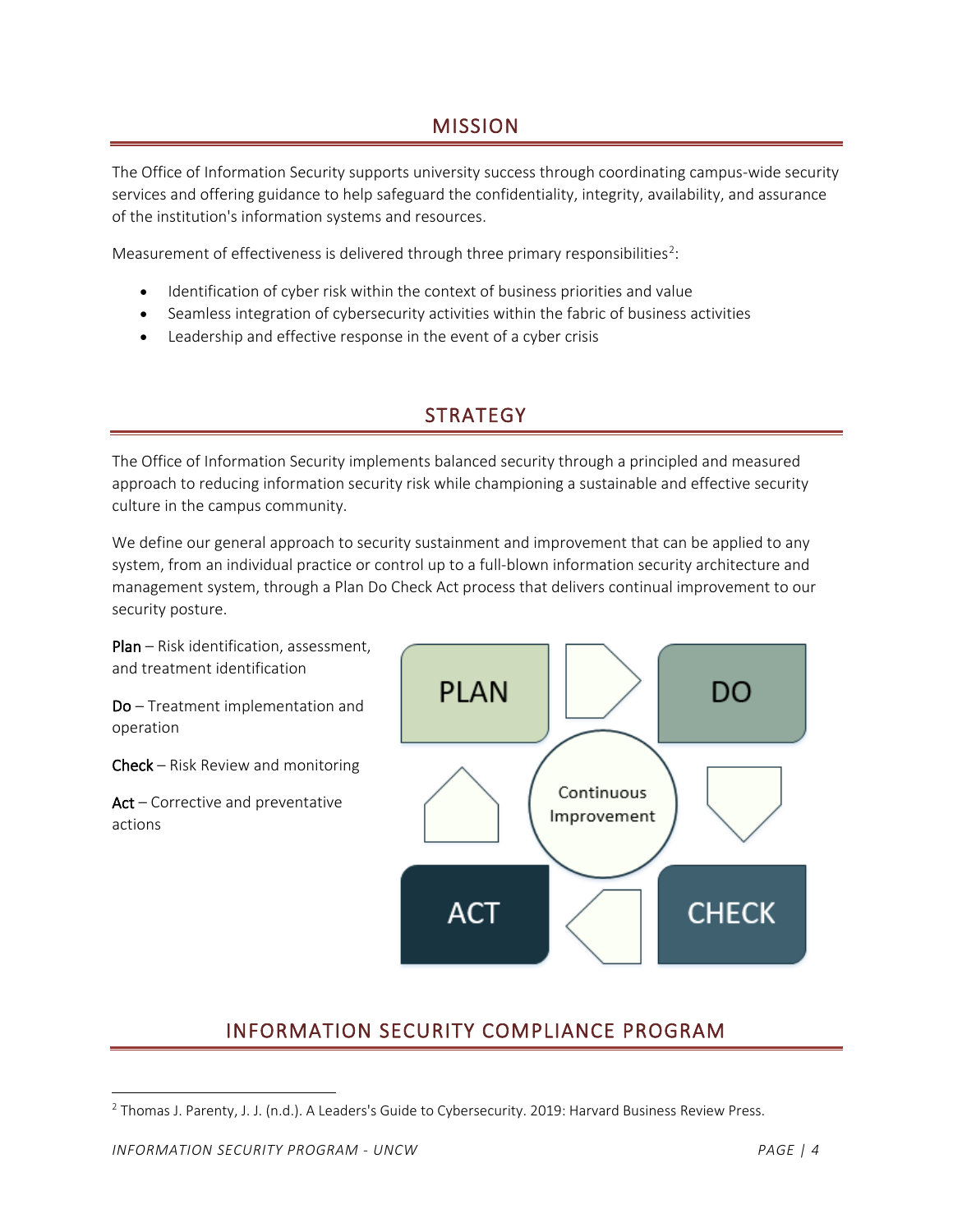Regulations and compliance requirements mandate minimum standards of due care and set the foundation for an effective security program.[3](#page-5-5)

The University continuously works to assure our compliance with the requirements and implications of applicable laws and regulations at the Federal, State, and local level. We adhere to the policies set by the System Office and the standards and frameworks adopted by the UNC system.

#### REGULATORY STANDARDS COMPLIANCE

<span id="page-5-0"></span>UNCW periodically assess the process applied in its endeavors to maintain current with legal and contractual obligations surrounding sensitive and critical information assets.

#### INFORMATION SECURITY STANDARDS AND FRAMEWORK

<span id="page-5-1"></span>The University of North Carolina Wilmington, along with its sister institutions within the UNC system, adopted the International Organization for Standardization's ISO/IEC 27002 as the de facto framework for the formulation of our information security related policies. This adoption was communicated in a letter of intent, signed by the then current Chancellor, to the University of North Carolina General Administration (now System Office). As such, this Information Security Program is based on the ISO/IEC 27002 code of practice for security controls and a gap analysis is prepared annually for review by our peer group at the UNC-Information Security Committee.

#### UNCW SECURITY POLICY

<span id="page-5-2"></span>UNCW has a set of security policies dedicated to maintaining compliance with relevant laws and regulations as well as applying adherence to best practices in securing protected and critical data.

The security program is communicated through the 07.100 and 07.300 level policies for UNCW. All policies are publicly viewable on the UNCW website.

#### *07.100.00 RESPONSIBLE USE OF ELECTRONIC RESOURCES*

<span id="page-5-3"></span>The 07.100 series of policies applies to every user of the university's information technology resources including, but not limited to, students, faculty, staff, and visitors.

<span id="page-5-4"></span>"Information technology resources" means information owned or possessed by the university, or related to business of the university, regardless of form or location, and the hardware and software resources used to electronically store, process or transmit that information owned, leased or used by the university and its partners.

*07.300.00 INFORMATION SECURITY*

<span id="page-5-5"></span><sup>3</sup> Bonney, B., Hayslip, G., & Stamper, M. (2019). CISO Desk Reference. CISO DRG Joint Venture Publishing.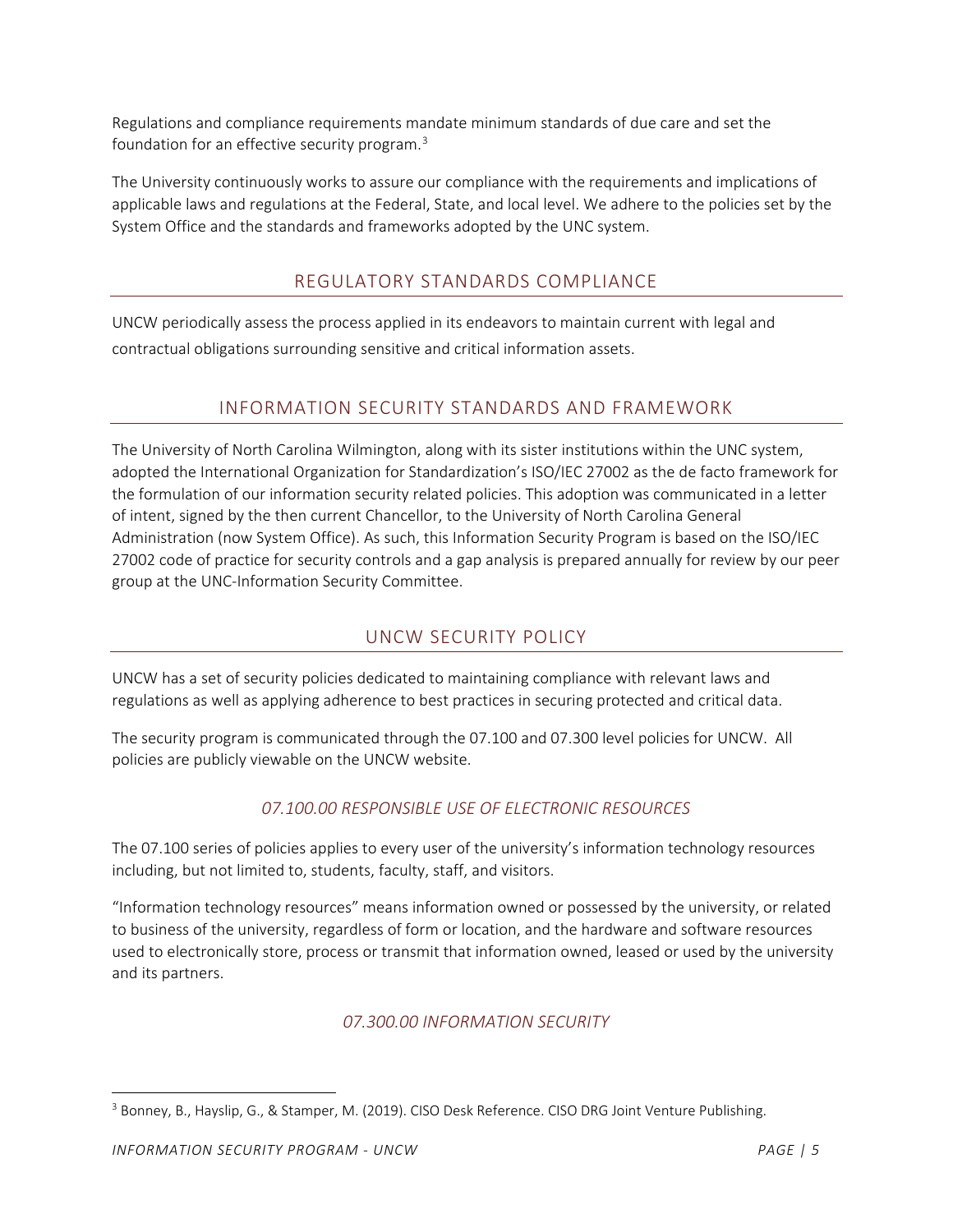This document states the overarching policies for the security of the University of North Carolina Wilmington's information resources. This is not a comprehensive document covering all aspects of information security, but instead focuses on a select set of core controls vital to the campus community. These policies are intended to establish a framework of principles and operational procedures to ensure the security of information resources consistent with the mission and goals of the university.

These policies reinforce the essential role that information plays in the academic and administrative functions of the institution. These policies also complement the mission framing the university's IT strategy.

#### POLICY MANAGEMENT

<span id="page-6-0"></span>Per General Statute §116-40.22.d of the North Carolina General Assembly, all policies, notwithstanding any other provision of law, governing or providing for information technology (including security) are established by the UNCW Board of Trustees. Operational policies are subject for approval by the Chancellor and designated authority. This design allows for a more agile operational environment while ensuring executive support and oversight.

## ORGANIZATIONAL STRUCTURE

<span id="page-6-1"></span>UNCW has established this information security program and designated the Associate Vice Chancellor / CIO as the senior officer, accountable to the Chancellor, who is responsible for information security. The AVC / CIO has established the Office of Information Security with the charge of implementing and managing the information security strategy across the entire enterprise.

The Office of Information Security is composed of the following administrative roles and responsibilities and reports through the Associate Vice Chancellor / CIO.

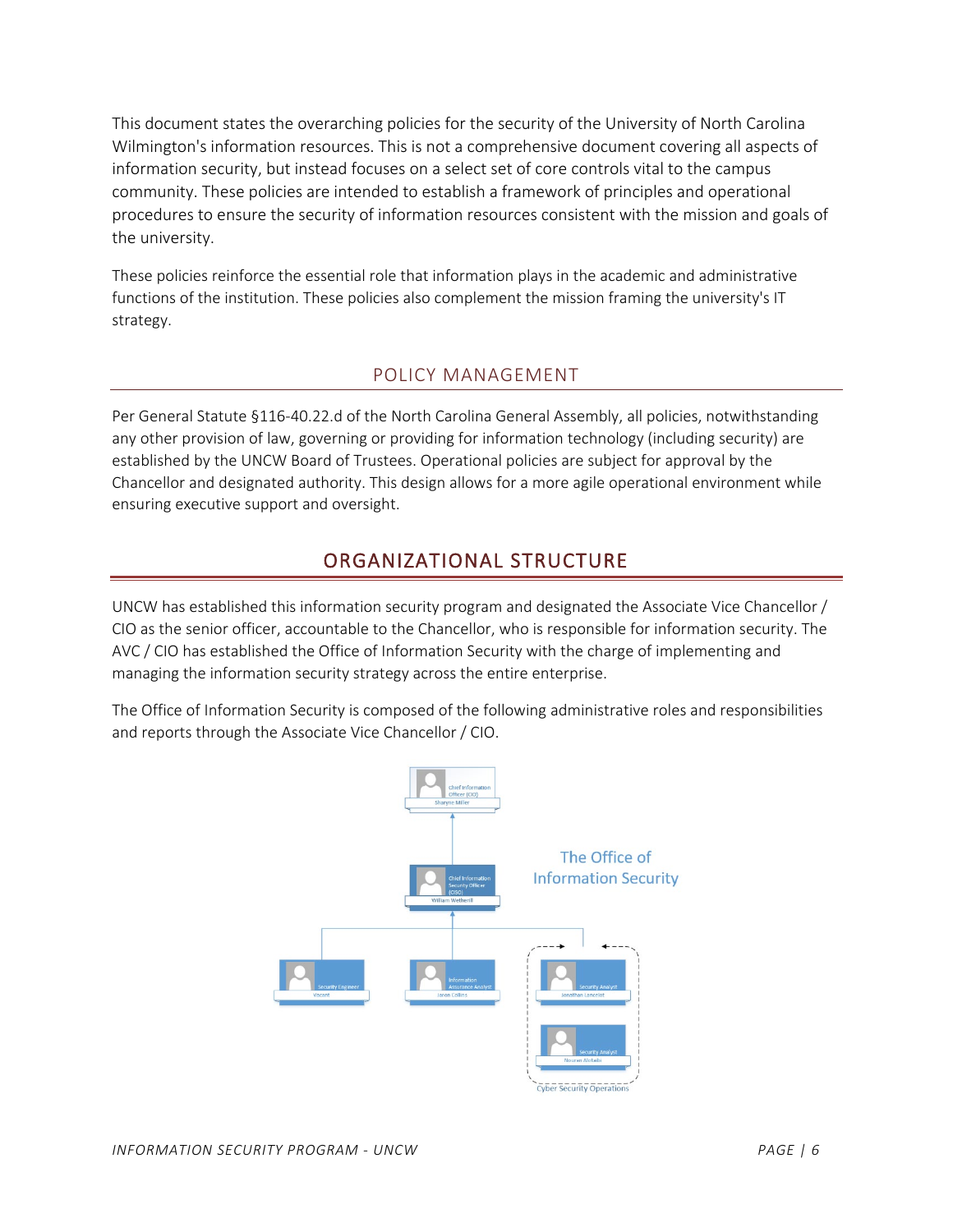### AVC / CHIEF INFORMATION OFFICER

<span id="page-7-0"></span>The Chief Information Officer directs and aligns Information Technology with the goals, mission and values of the University and provides the vision and leadership in delivering quality information technology services and products to campus. The CIO is ultimately responsible for overseeing implantation and periodic evaluation of the information governance and security infrastructure as well as identifying and deploying all reasonable measures to maintain the security, confidentiality, accessibility, and integrity of information resources.

#### CHIEF INFORMATION SECURITY OFFICER

<span id="page-7-1"></span>The Chief Information Security Officer (CISO) is part of the Chief Information Officer (CIO) team, reporting directly to the CIO. The CISO facilitates the application of the security program and leads initiatives to oversee identification and remediation of potential information security risks to the institution. The CISO has the responsibility of protecting and securing the University's information resources and oversees the maturation, accountability, and evaluation of its security posture.

#### INFORMATION SECURITY ENGINEER (IT SECURITY SPECIALIST)

<span id="page-7-2"></span>The Information Security Engineer is responsible for managing and advising on aspects related to the research, design, implementation, and assessment of complex logical security systems and controls. The security engineer works closely with the CISO to ensure alignment with strategy and regulatory need.

<span id="page-7-3"></span>The security engineer has an obligation to anticipate new threats and actively work to prevent them from occurring.

#### INFORMATION ASSURANCE ANALYST

The Information Assurance Analyst role is responsible for the application of the information security risk program, the security assurance & compliance program, portions of the security awareness program, and performs consult regarding security operations and security infrastructure.

#### INFORMATION SECURITY OPERATIONAL STAFF

<span id="page-7-4"></span>The Office of Information Security provides several operational services designed to ensure and protect the day to day activities of campus. Operational staff is composed of all members of the Office of Information Security. The office maintains a Security Operations Center (SOC) for investigating and processing all alerts, requests, and other operational activity as needed.

#### *SYSTEM ADMINISTRATORS AND SUPPORT TECHNICIANS*

<span id="page-7-5"></span>Employees responsible for the administration and management of IT resources are designated as system administrators and support technicians. In certain circumstances they may be asked to assist the Office of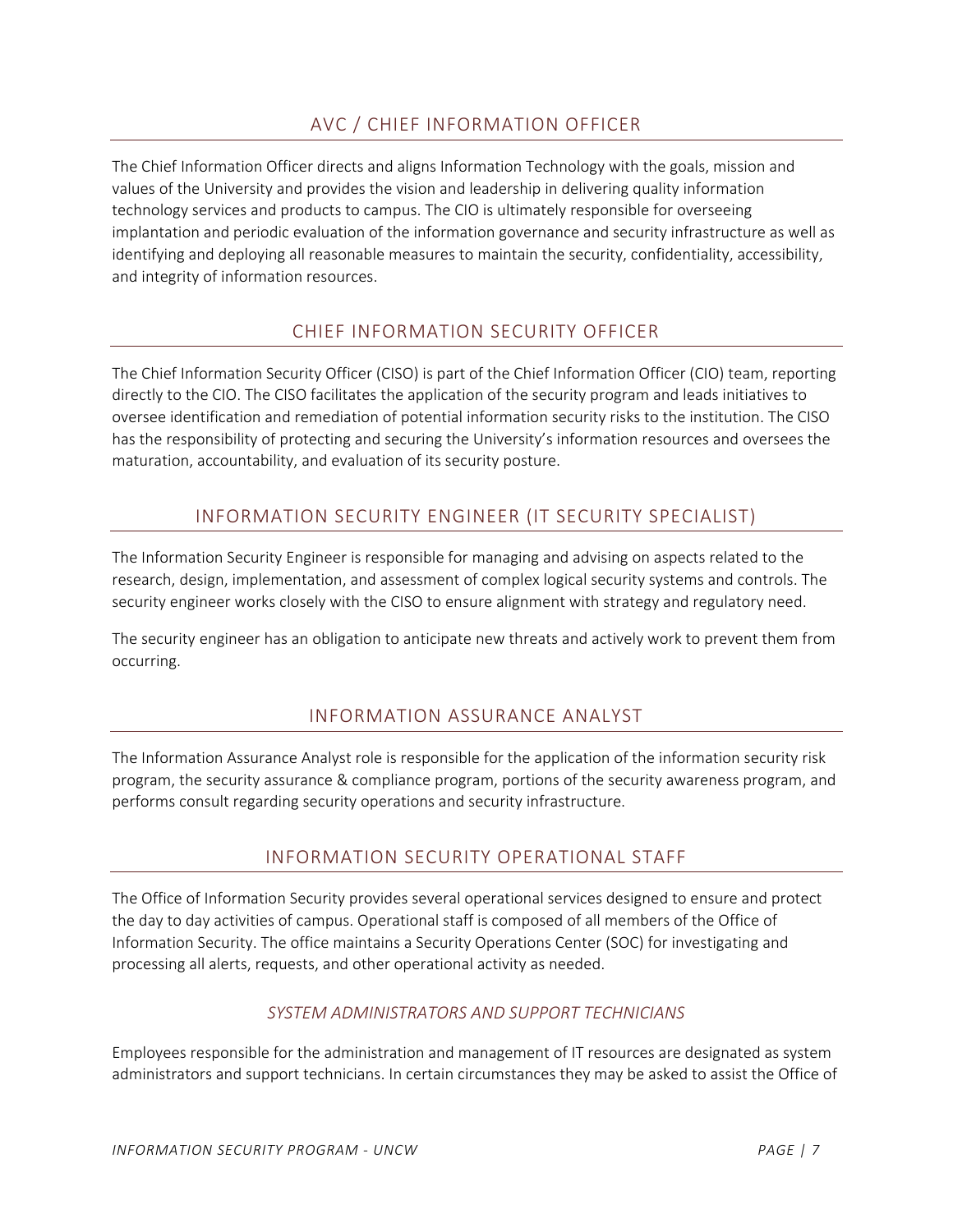Information Security based on their expertise and knowledge of systems. It is also expected that these individuals:

- Advise the Office of Information Security should they become aware of a security failure or vulnerability in their systems
- Ensure their processes and systems adhere to all UNCW policies and standards, any contractual requirements, and any requirement or implication of applicable laws and regulations at the Federal, State, and local level
- <span id="page-8-0"></span>• Promote and grow a culture of information security within their unit or department

## HUMAN RESOURCES SECURITY

UNCW maintains a process to ensure that all employees are not only qualified for but understand their roles and the responsibilities of their job duties. The University must safeguard access to its critical and sensitive information and information systems through the appropriate application and revocation of system access upon a position change, responsibility change, or termination of employment.

## <span id="page-8-1"></span>RISK MANAGEMENT AND REPORTING

<span id="page-8-2"></span>UNCW takes a risk-based approach to information security. Through Enterprise Risk Management, the University maintains a process for identifying, assessing, and reporting significant risk to executive leadership.

## DATA AND ASSET SECURITY MANAGEMENT

#### INFORMATION AND SYSTEM CLASSIFICATION

<span id="page-8-3"></span>The University of North Carolina Wilmington protects its data and systems based on a classification system that is enforced through policy and standards. This policy and set of standards will establish and maintain security categories for business data and information systems.

#### ASSET MANAGEMENT

<span id="page-8-4"></span>The institution manages an asset program that identifies, tracks, and classifies our most critical and important assets to ensure appropriate protections. The program considers the following when evaluating assets:

- Criticality of the asset to the business of the University
- The level of sensitivity of data in process, or rest on the asset
- The criticality or sensitivity of the business processes that address the asset
- The sensitivity of the environment an asset resides
- Those assets and process that directly connect to the asset in question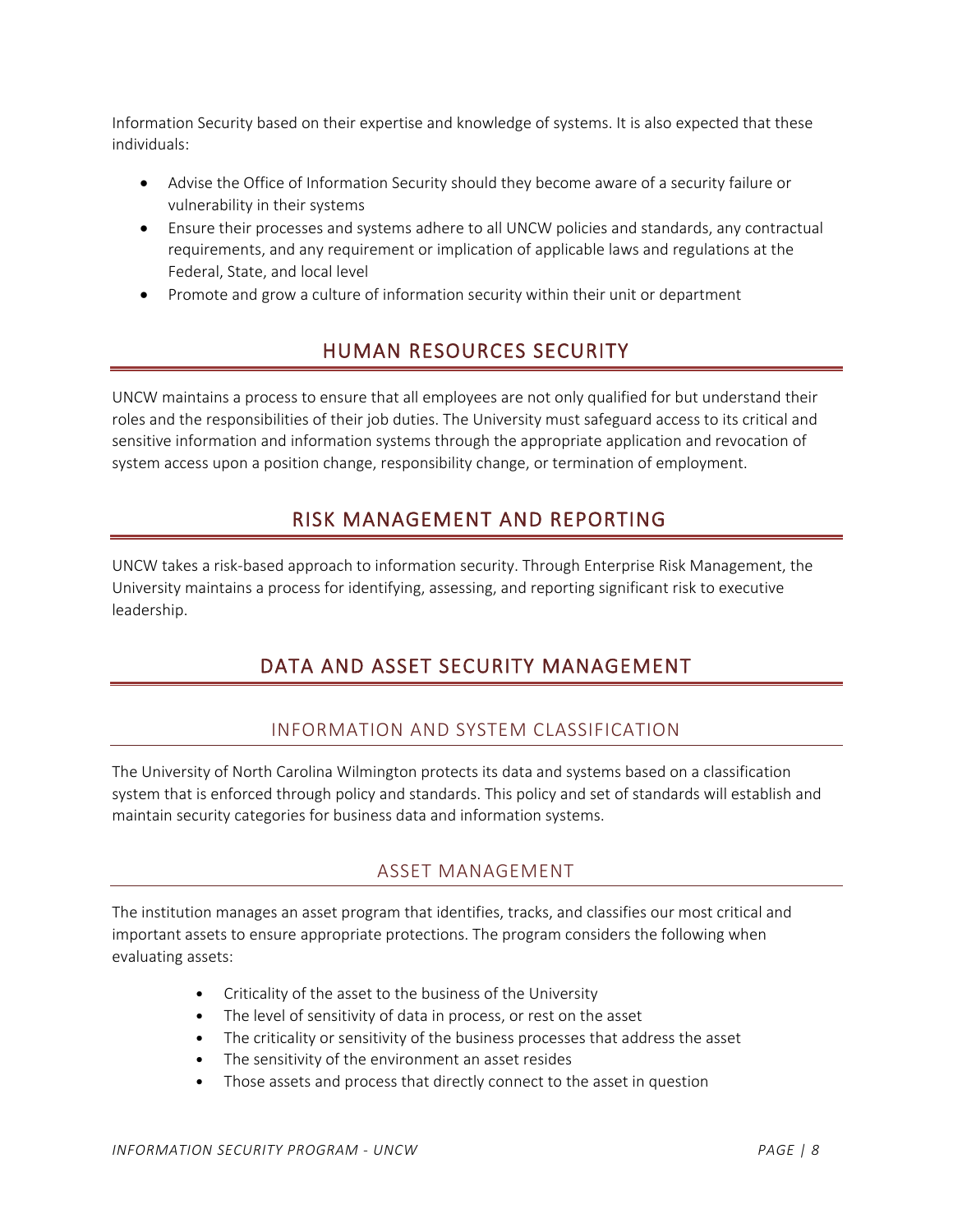#### ACCESS CONTROLS

<span id="page-9-0"></span>The University limits access to information and information systems based on the authority granted, the user, process, type of transaction, software, or system requiring access. Authority is granted as needed and given the least privilege needed to operate. The University maintains access control policies for authorizing revoking access to information systems.

#### PHYSICAL AND ENVIRONMENTAL CONTROLS

<span id="page-9-1"></span>UNCW takes appropriate steps to mitigate the threats associated with the physical environment.

Including, but not limited to:

- Physical access to information systems, equipment, and operating environments should be limited to authorized individuals.
- Preventative measures will be taken to protect critical hardware and wiring.
- Appropriate media-sanitization will be applied prior to disposal, reuse, or release.
- <span id="page-9-2"></span>• Reasonable process to protect against the unauthorized removal of equipment, information or software will be followed.

#### ZONES OF TRUST AND CRYPTOGRAPHIC CONTROL

The University adheres to data standards that determine the level of protection appropriate for data no matter the form, be it in transit, at rest, or in process.

<span id="page-9-3"></span>Key management associated with encryption will be documented and employed and keys will be protected against unauthorized access.

## OPERATIONAL SECURITY

UNCW adopts a formalized operational security policy along with the appropriate procedures and controls to protect systems and data. Operational security may be composed of, but not limited to, the following elements:

- Configuration standards for information systems and applications
- Change control process
- Segregation of duties
- Detection and response to malicious software or behaviors
- Security monitoring and auditing, including logging infrastructure
- Privilege access control
- <span id="page-9-4"></span>• Data resiliency and continuity

## COMMUNICATIONS SECURITY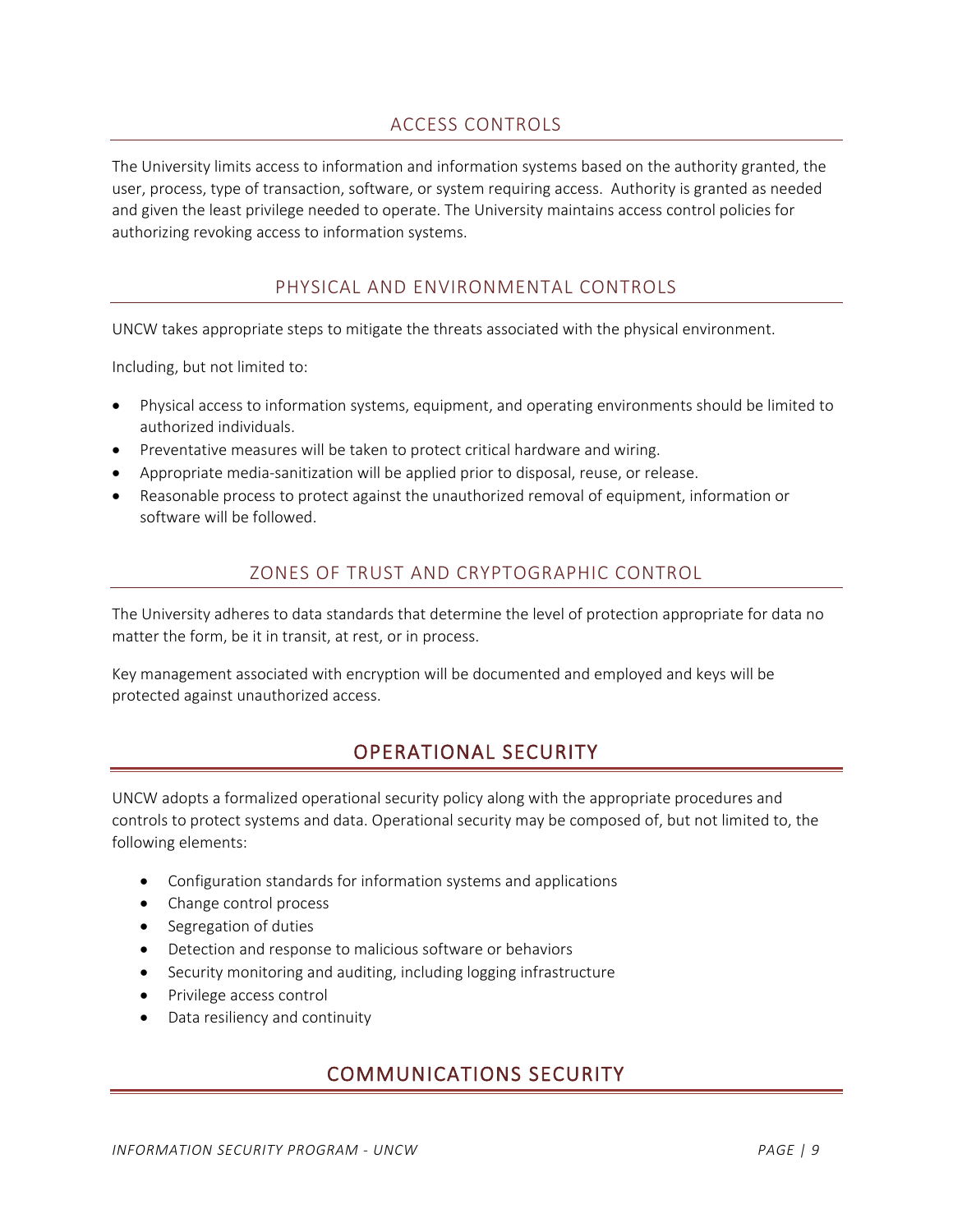The University promotes effective information security within information systems by employing purposeful architectural initiatives, software development techniques, encryption, and engineering principles. The University also monitors, controls, and protects University communications (i.e., information transmitted or received by University information systems) at the external boundaries and key internal boundaries of the information systems for confidential data transmissions.

## <span id="page-10-0"></span>SYSTEM ACQUISITION, DEVELOPMENT, AND MAINTENANCE

Information Security requirements are an integral and established part of development and implementation of information systems. UNCW must address this through processes that:

- Validate the security of purchased software, products, and services
- Validate the security of new or enhancements to information systems
- Address secure coding practices and take into consideration common security vulnerabilities
- Apply security standards for sensitive test data that is applied to sensitive production data
- Restrict access to source code libraries
- Enforce a change management framework to ensure that changes to critical systems do not have negative impact to security or operations
- Ensure change controls are tested, reviewed, and have a rollback plan in case of failure
- <span id="page-10-1"></span>• Support a patch management strategy and assigned responsibilities for monitoring and promptly responding to vulnerability reports, patch releases, and security bulletins

## THIRD PARTY CONTRACTS AND AGREEMENTS

The Institution must appropriately secure the information and technology resources accessed, processed, and managed through third parties. Security requirements must be communicated in all agreements before granting access to sensitive institutional information or assets.

## SECURITY AWARENESS AND TRAINING

<span id="page-10-2"></span>To ensure all managers and users act responsibly, it is essential they are made aware of the security risks associated with handling information and information systems. The University ensures materials and/or training are provided for applicable laws, regulations, policies, standards, and procedures as appropriate to the access to critical and sensitive information and information systems. The University provides adequate information security training and general security awareness training for users to carry out their assigned duties and responsibilities as well as safely navigate their digital lives on campus.

## INFORMATION SECURITY INCIDENT MANAGEMENT

<span id="page-10-3"></span>UNCW maintains an effective information security incident management program and ensure personnel are trained and equipped to detect, report, and respond to adverse events. Incident-handling procedures are in place to respond and report security events throughout the incident life cycle with clearly defined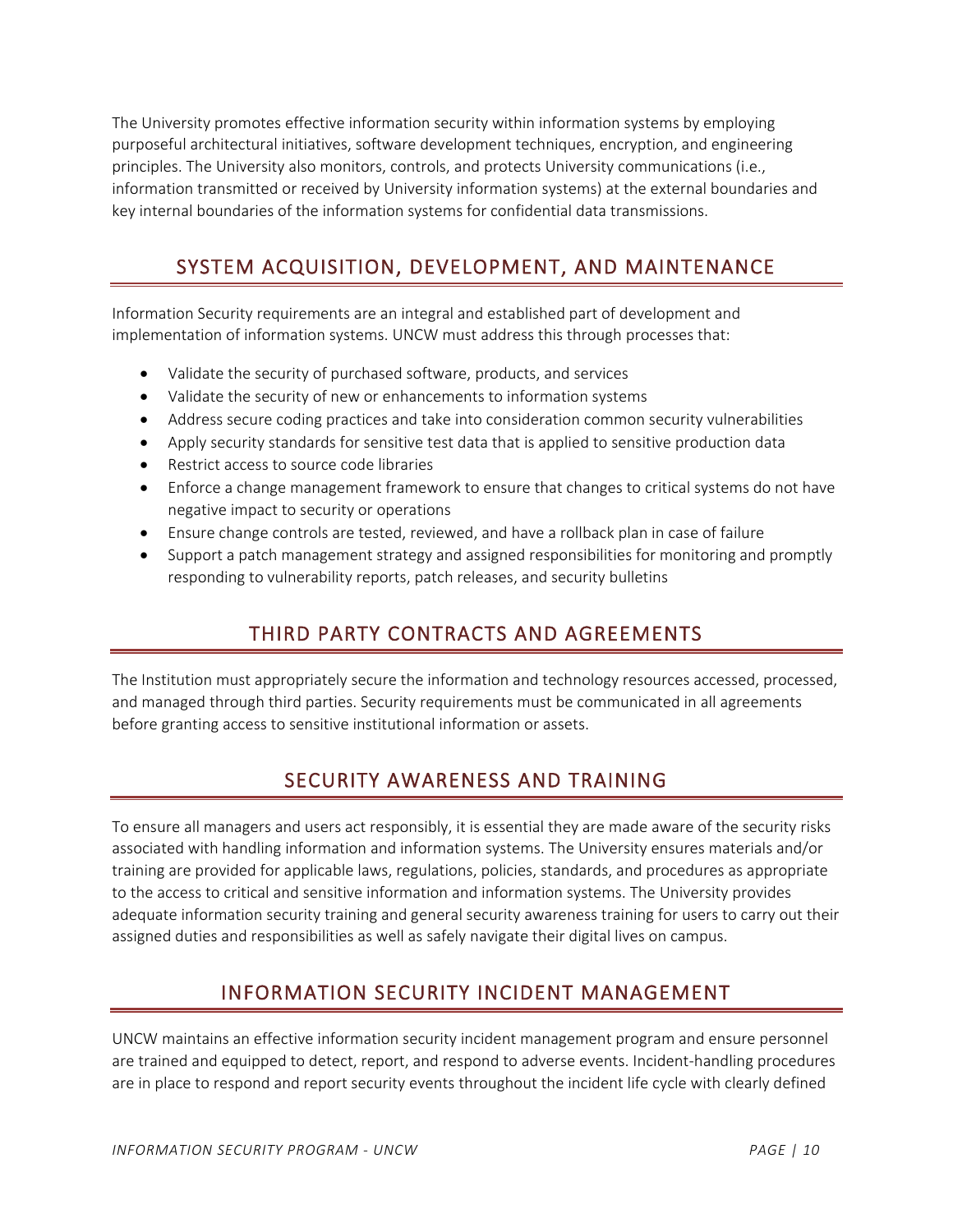<span id="page-11-0"></span>roles and responsibilities. Staff must be trained in legal and compliance requirements surrounding evidence collection. Information Security incident management includes cyber incident management.

## INFORMATION SECURITY ASPECTS OF BUSINESS CONTINUITY MANAGEMENT

UNCW ensures the continuity of operations under extraordinary circumstances. Information Technology Services maintains a Disaster Recovery Plan and Continuity of Operations Plan that includes the maintenance and measure to protect the privacy and security of information resources during an event. The plans are periodically tested, reviewed, and approved by senior ITS staff.

## DOCUMENT UPDATES AND REVISION

<span id="page-11-2"></span><span id="page-11-1"></span>The Information Security Program is reviewed for revision annually by key stakeholders and any changes approved by the Chief Information Security Officer.

#### DOCUMENT HISTORY

| Version | Description of Revision | Approved by: | Date:      |
|---------|-------------------------|--------------|------------|
| 1.0     | Original Document       | JNCW         | 07/19/2021 |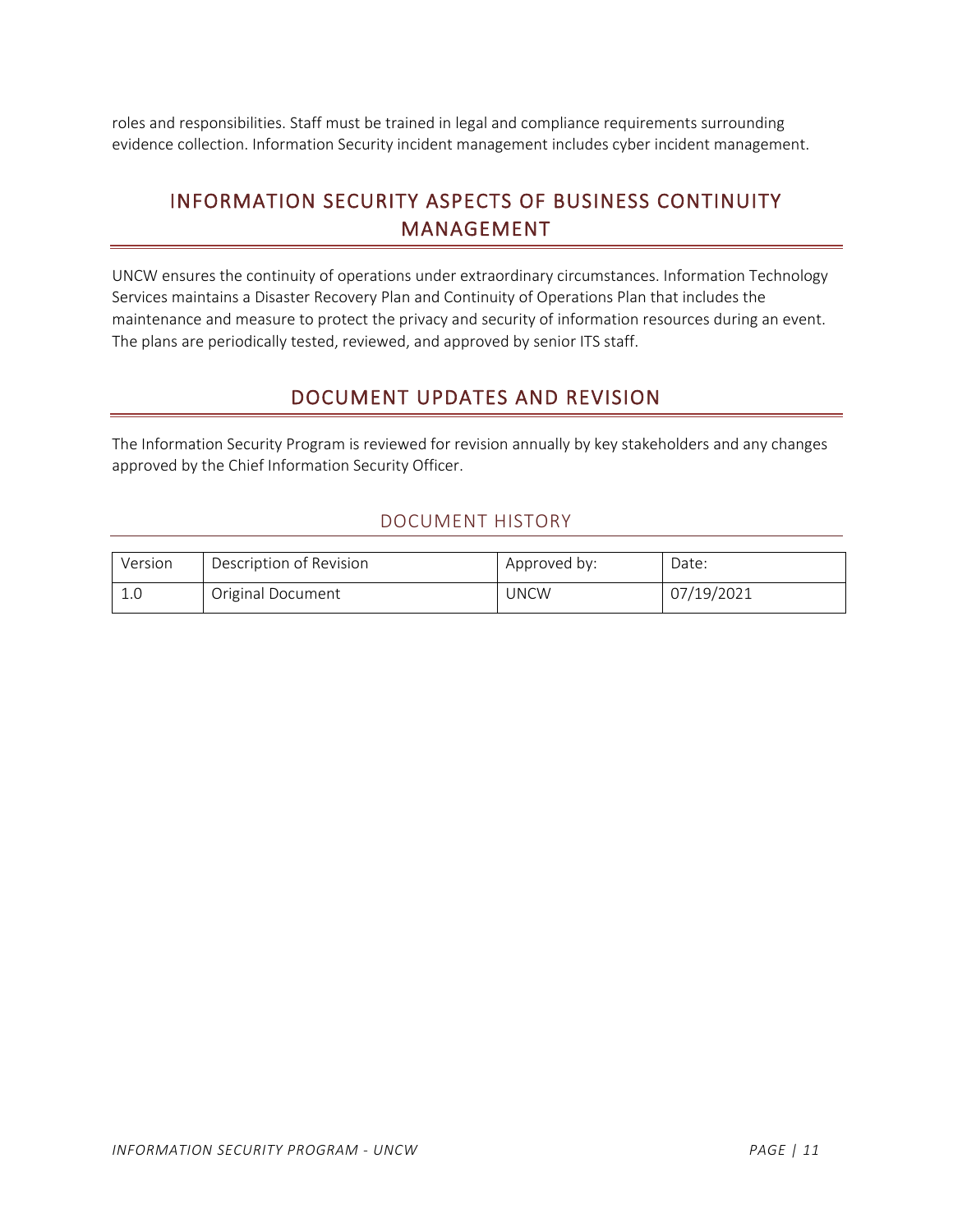## APPENDIX

#### COMPLIANCE

<span id="page-12-1"></span><span id="page-12-0"></span>

| <b>REGULATION / STANDARD</b>                                                                  | <b>SUMMARY</b>                                                                                                                                                                                                                                                                                                                                                                                                                                                  |
|-----------------------------------------------------------------------------------------------|-----------------------------------------------------------------------------------------------------------------------------------------------------------------------------------------------------------------------------------------------------------------------------------------------------------------------------------------------------------------------------------------------------------------------------------------------------------------|
| <b>Family Educational Rights and Privacy Act</b><br>(FERPA)(20 U.S.C. S1232g; 34 CFR Part 99) | FERPA is a federal privacy law that gives parents certain<br>protections with regard to their children's education records, such<br>as report cards, transcripts, disciplinary records, contact and family<br>information, and class schedules.                                                                                                                                                                                                                 |
| Gramm-Leach-Bliley Act                                                                        | The Gramm-Leach-Bliley Act (GLB Act or GLBA), also known as the<br>Financial Modernization Act of 1999, is a federal law enacted in<br>the United States to control the ways that financial institutions<br>deal with the private information of individuals.                                                                                                                                                                                                   |
| Health Insurance Portability and Accountability Act<br>of 1996                                | HIPAA is United States legislation that provides data privacy and<br>security provisions for safeguarding medical information.                                                                                                                                                                                                                                                                                                                                  |
| The North Carolina Identity Theft Protection Act of<br>2005                                   | The North Carolina Identity Theft Protection Act of 2005 is a series<br>of broad laws passed by the General Assembly of the U.S. state of<br>North Carolina to prevent or discourage identity theft as well as<br>guarding and protecting individual privacy.                                                                                                                                                                                                   |
| Digital Millennium Copyright Act                                                              | DMCA criminalizes production and dissemination of technology,<br>devices, or services intended to circumvent measures (commonly<br>known as digital rights management or DRM) that control access<br>to copyrighted works. It also criminalizes the act of circumventing<br>an access control, whether or not there is actual infringement of<br>copyright itself. In addition, the DMCA heightens the penalties for<br>copyright infringement on the Internet. |
| Payment Card Industry Data Security Standard (PCI-<br>DSS)                                    | A set of 12 regulations designed to reduce fraud and protect<br>customer credit card information.                                                                                                                                                                                                                                                                                                                                                               |
| <b>ISO/IEC 27002</b>                                                                          | Guidelines for organizational information security standards and<br>information security management practices including the<br>selection, implementation and management of controls taking into<br>consideration the organization's information security risk<br>environment(s).                                                                                                                                                                                |
| <b>Communications Assistance for Law Enforcement</b><br>Act (CALEA)                           | CALEA is intended to preserve the ability of law enforcement<br>agencies to conduct electronic surveillance while protecting the<br>privacy of information outside the scope of the investigation.                                                                                                                                                                                                                                                              |
| The UNC Policy Manual - 1400.1<br><b>Information Governance Policy</b>                        | The UNC System policy manual, section 1400, is intended to foster<br>the development and maintenance of strategically aligned<br>technology resources; consistent governance and management of<br>IT; encourage collaboration; and, in alignment with "Guiding<br>Principles".                                                                                                                                                                                  |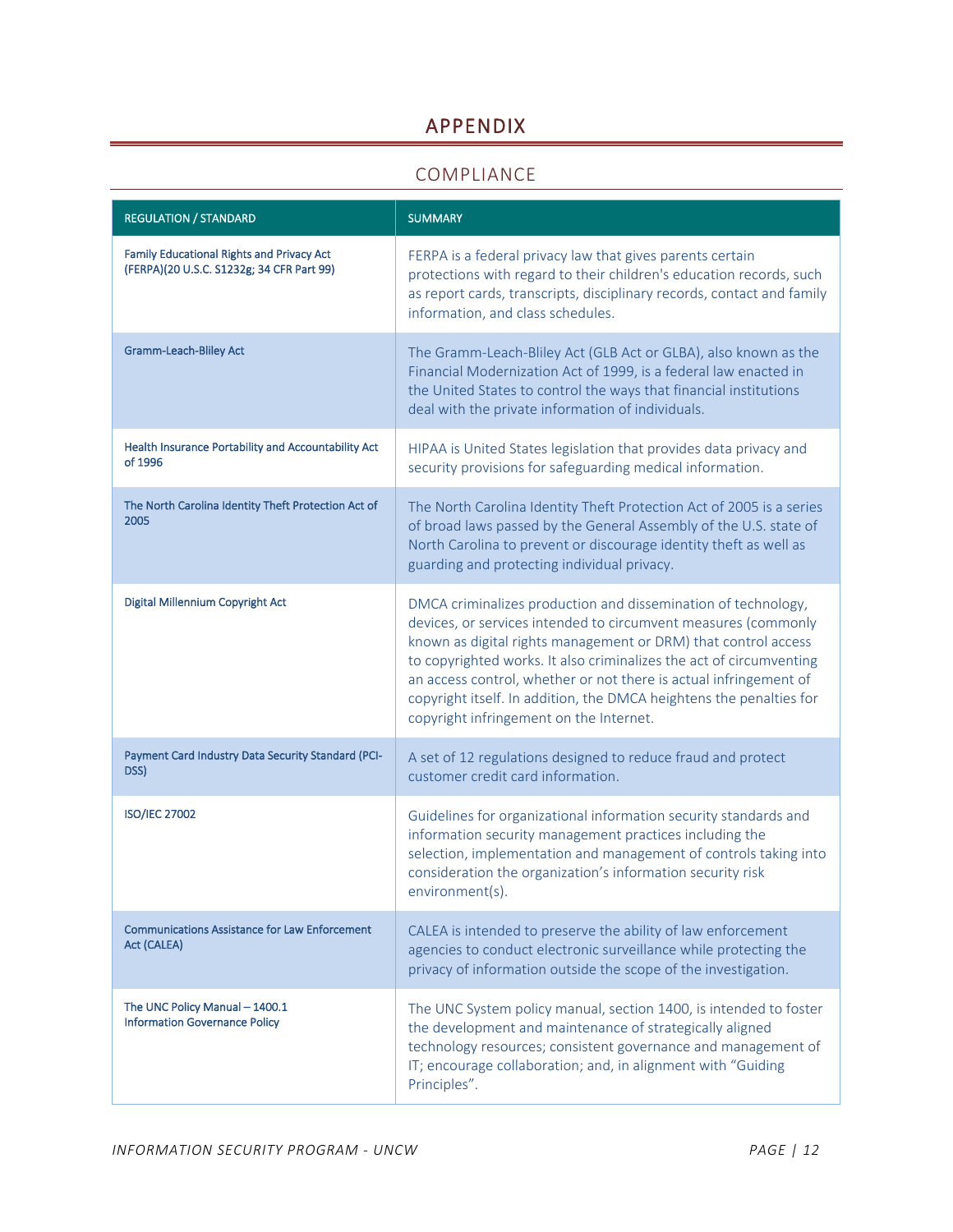| The UNC Policy Manual - 1400.2<br><b>Information Security Policy</b>             | Establish an information security program and designate a senior<br>officer, accountable to the Chancellor, who is responsible for<br>information security.                                          |
|----------------------------------------------------------------------------------|------------------------------------------------------------------------------------------------------------------------------------------------------------------------------------------------------|
| The UNC Policy Manual - 1400.3<br><b>User Identity and Access Control Policy</b> | Evaluate and conduct risk-based implementation of appropriate<br>identity confirmation and access control techniques, such as multi-<br>factor authentication, to control access to University data. |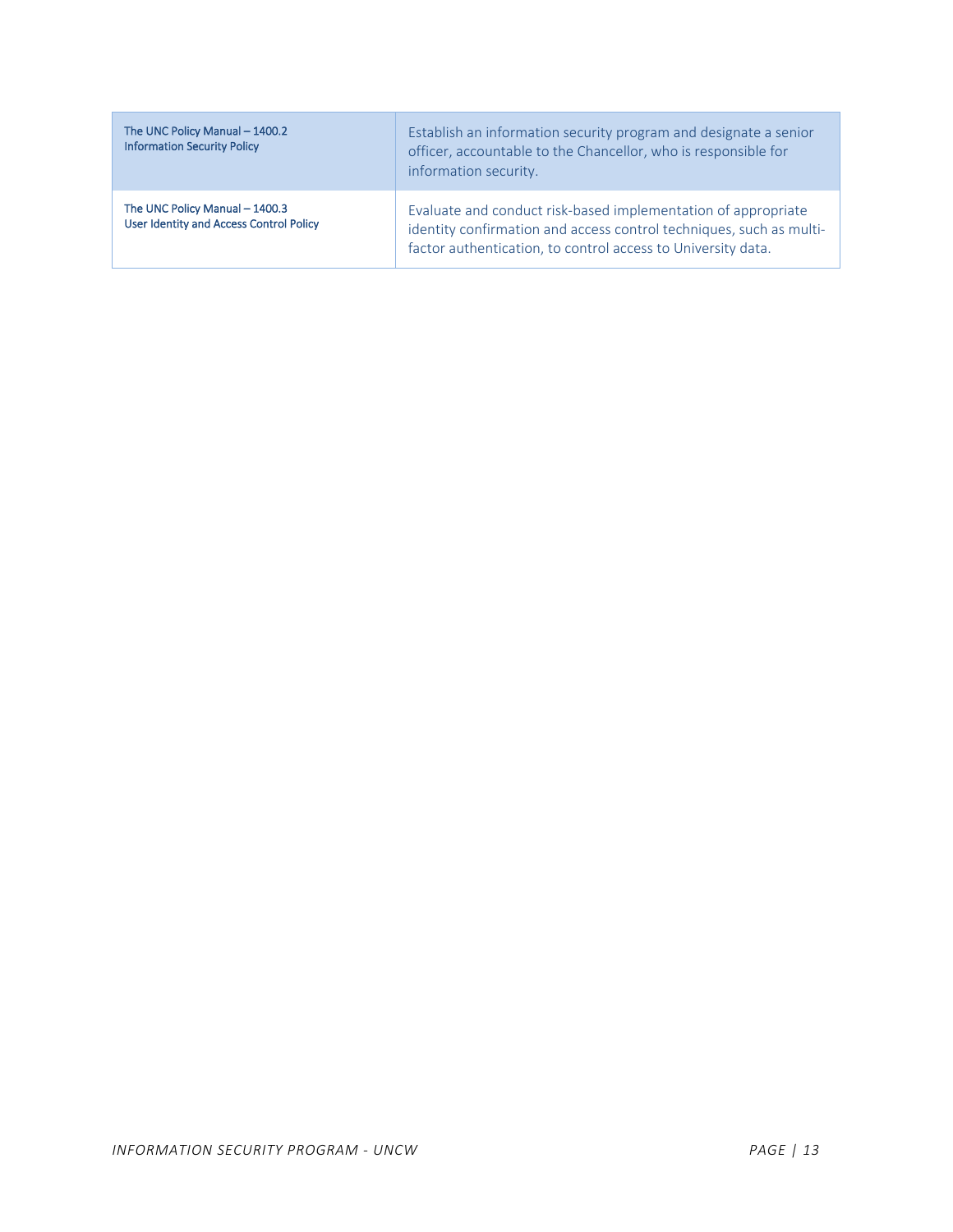#### GLOSSARY

<span id="page-14-0"></span>Availability: A property that assures that the system has the capacity to meet service needs. It includes timeliness and usability. The property of availability protects against threats of denial of service.

**Controls**: Mechanisms or procedures that mitigate threats. Among the goals of information security controls are to provide confidentiality, integrity, availability, or privacy to a computer system.

**Confidentiality:** A property that assures the assets of a computer system are accessible only by authorized parties or entities. The property of confidentiality protects a system from the threat of disclosure. A disclosure threat is the possibility that data will be accessed by unauthorized entities.

Cyber Incident: An occurrence that:

- a) Actually or imminently jeopardizes, without lawful authority, the integrity, confidentiality, or availability of information or an information system; or
- b) Constitutes a violation or imminent threat of violation of law, security policies, privacy policies, security procedures, or acceptable use policies.

Information resources: information owned or possessed by the University, or related to business of the University, regardless of form or location, and the hardware and software resources used to electronically store, process, or transmit that information.

Integrity: A property that assures that unauthorized changes in data cannot occur or can be detected if they do occur. The property of integrity protects against threats of modification and fabrication.

Privacy: A subset of confidentiality. It concerns data about an entity and assures that this data is not made public or is accessible by unauthorized individuals.

Risk analysis: The study of the consequences involved in doing something or not doing it. It improves the basis for information security related decisions and helps justify expenditures for information security.

Threats: Potential occurrences, malicious or otherwise, that can have undesirable effects on assets or resources associated with computer systems.

University Data: All information content related to the business of UNCW (see Data Management Policy).

Vulnerabilities: Characteristics of systems, applications, and processes that make it possible for a threat to potentially occur. They are not necessarily weaknesses in a system and may be otherwise desirable qualities of a system.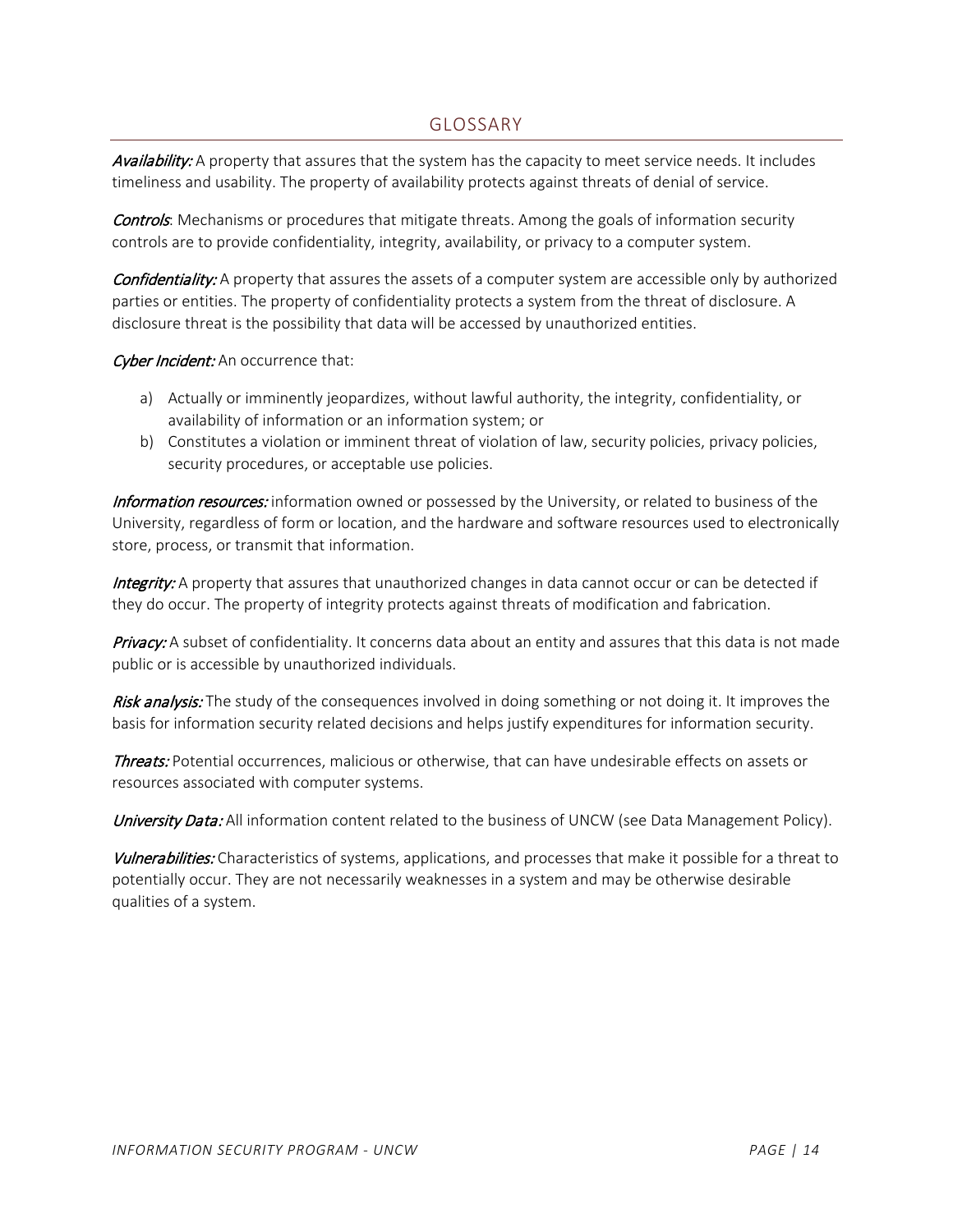#### <span id="page-15-0"></span>UNIFIED INFROMATION SECURITY STANDARD LETTER OF INTENT



#### UNIVERSITY OF NORTH CAROLINA WILMINGTON

**GARY L. MILLER** Chancello

February 1, 2012

Mr. John Leydon Vice President for Information Resources and Chief Information Officer University of North Carolina General Administration P.O. Box 2688 Chapel Hill, NC 27515-2688

Dear Mr. Leydon:

The University of North Carolina Wilmington conducted a thorough review and vetting of the UNC GA proposal for a unified Information Security Standard via the University of North Carolina Information Technology Security Standard.

We provide you with this correspondence in order to give notice of our intent to adopt the International Organization for Standardization's ISO/IEC 27002 as the de facto framework for the formulation of our information security related policies.

UNCW will provide a report of the crosswalk, gap analysis, and associated risk assessment where there exist variances between the proposed UNC Information Security Standard and our internal policies if appropriate.

 $Since  $\alpha$$ 

Tay L. Mill

Gary L. Miller Chancellor

601 SOUTH COLLEGE ROAD · WILMINGTON, NORTH CAROLINA 28403-5931 · 910-962-3030 · FAX 910-962-4050 · millerg@uncw.edu